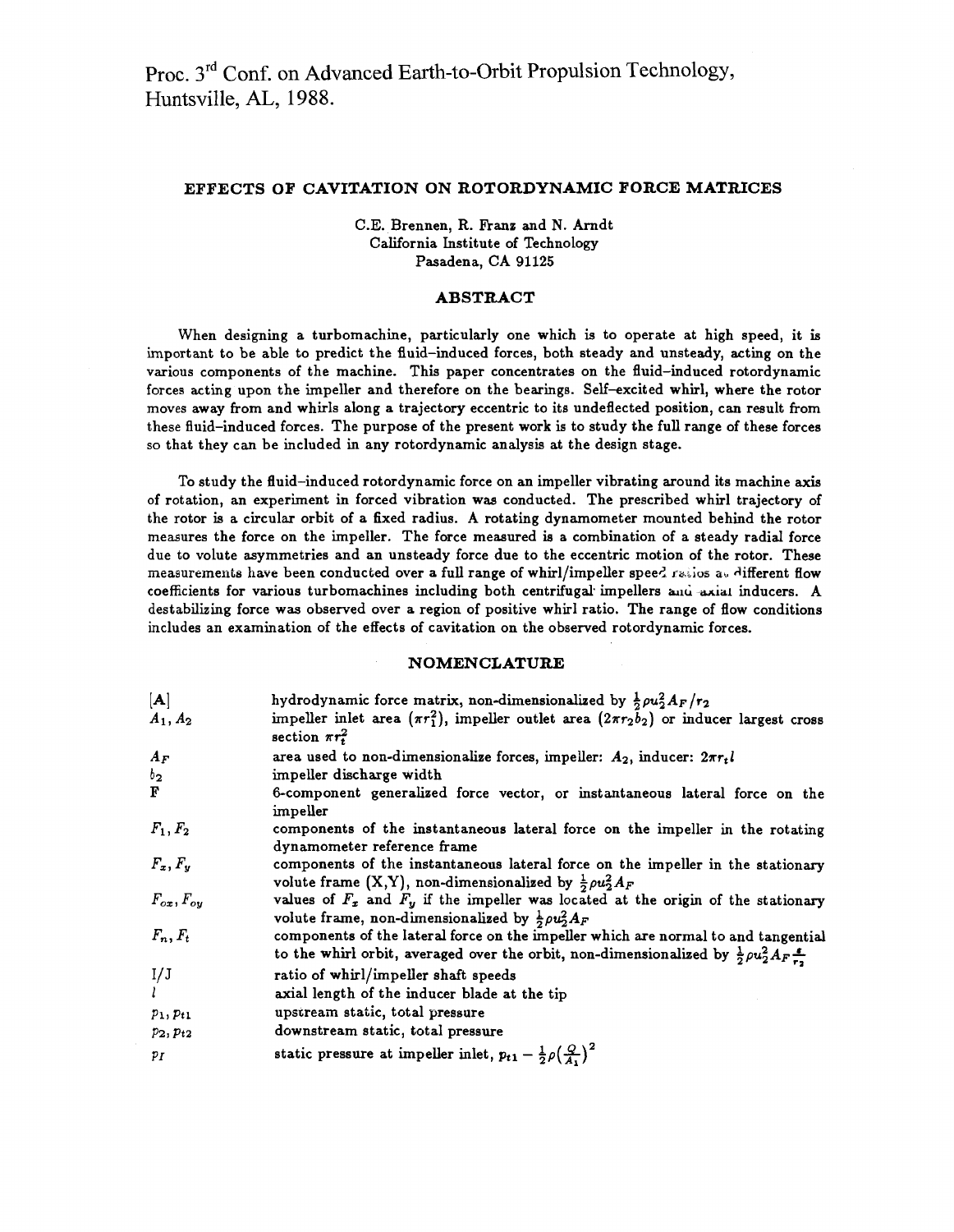| vapor pressure of water                                                                               |
|-------------------------------------------------------------------------------------------------------|
| flow rate                                                                                             |
| impeller inlet radius, discharge radius                                                               |
| inducer tip radius                                                                                    |
| time                                                                                                  |
| tip speed at impeller inlet, $\omega r_1$                                                             |
| tip speed at impeller discharge, $\omega r_2$ , or at inducer tip, $\omega r_t$                       |
| stationary volute reference frame                                                                     |
| instantaneous coordinates of the impeller center in the stationary volute frame                       |
| $(X,Y)$ , non-dimensionalized by $r_2$ (impeller) or $r_t$ (inducer)                                  |
| radius of circular whirl orbit (.0495 inch)                                                           |
| angular position of the impeller on the whirl orbit, measured from the volute                         |
| tongue in the direction of impeller rotation                                                          |
| density of water                                                                                      |
| cavitation number, $\frac{p_I - p_v}{\frac{1}{2}\rho u_1^2}$<br>flow coefficient, $\frac{Q}{u_2 A_2}$ |
|                                                                                                       |
| total head coefficient, $p_{t2} - p_{t1}$                                                             |
| radian frequency of the impeller (shaft) rotation                                                     |
| radian frequency of the whirl motion $=I\omega/J$                                                     |
| High Pressure Oxygen Turbopump                                                                        |
| Low Pressure Oxidizer Turbopump                                                                       |
| Space Shuttle Main Engine                                                                             |
|                                                                                                       |

# **INTRODUCTION**

The force experienced by a rotating turbomachine has an unsteady component related to the lateral vibration of the rotor. Knowledge of the unsteady force is crucial to understanding the rotordynamics of the turbomachine. This force has been measured on pump impellers by various authors: Bolleter et al. (1985), Ohashi & Shoji (1987), Ohashi et **al.** (1986), Jery et a1 (1985), and Jery (1987). Bolleter translated the impeller inside a vaned diffuser along a single axis using a "rocking arm" excited by a transient frequency sweep. The test section was typical of a single stage of a boiler feed pump. Ohashi, using a circular whirl motion, first tested two-dimensional impellers and then employed a rebuilt eccentric whirl mechanism to test a centrifugal impeller in a vaned diffuser. This paper presents data taken using the same facility as Jery who had measured the forces on a five bladed centrifugal impeller (designated Impeller X) in various vaneless and vaned diffusers, among them a spiral volute (Volute A). Adkins (1985) and Adkins & Brennen (1988) observed that the pressure distribution around the front shroud of Impeller X had a significant contribution to the hydrodynamic stiffness. He also reported measurements taken with the annular region surrounding the shroud exposed to the housing reservoir. This data was compared with measurements taken without the enlarged annular region surrounding the shroud and with a two dimensional model of the impeller, Franz et al. (1987), demonstrating that the large shroud clearances reduce the magnitude of the rotordynamic forces for reverse whirl and destabilizing forward whirl, whirl ratios less than the zero crossing whirl ratio of the average tangential force. Bolleter, who had a smaller gap between the impeller shroud and the casing, measured larger forces. The results presented in this paper indicate the dependence of the rotordynamic forces upon whirl ratio for various turbomachines: the centrlfugiil Impeller **XI** an axial inducer and one **half** of the double-suction impeller of the HPOTP (High Pressure Oxygen Turbopump) of the SSME (Space Shuttle Main Engine). The operating region of the centrifugal impeller has been extended to include the effect of cavitation.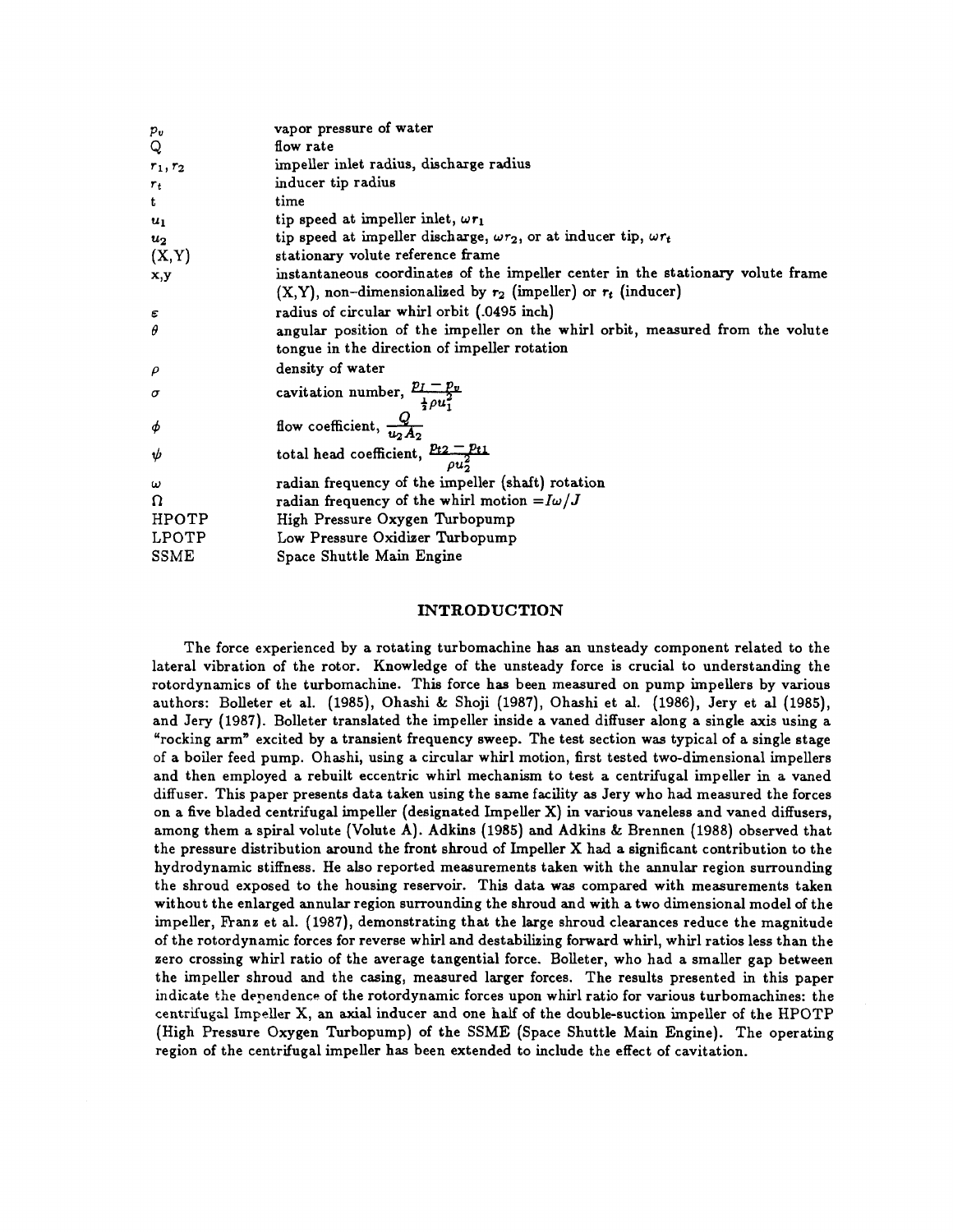#### **EXPERIMENTAL FACILITY**

The references (Jery et al. 1985 and Jery 1987) provide a description of the facility, a water recirculating pump loop, closed to the atmosphere. By altering the absolute pressure of air **inside** an air bladder in the reservoir, the datum pressure of the entire loop can be controlled which enables tests in the presence of cavitation. The dynamometer, composed of two parallel plates connected by four strain-gaged posts, is mounted between the impeller and the drive shaft. It measures the six components of a generalized force vector  $\bf{F}$  acting on the impeller. The impeller is made to whirl in a circular orbit eccentric to the volute center of radius  $\varepsilon = .0495$  inch, in addition to the normal shaft rotation, using a double bearing cartridge assembly. Figure 1 shows the test section and the eccentric drive mechanism. The face seal on the **back** shroud of the impeller has been removed (part  $\#16$  of Fig. 1) and its fixture machined out to open up the region behind the impeller around the dynamometer, (Jery 1985, 1987), thus reducing the parasitic hydrodynamic forces acting on the external surfaces of the submerged dynamometer. Since the eccentric motion is in the lateral piane, perpendicular to the impeller centerline, only the two components of the force vector  $\bf{F}$  in this lateral plane will be discussed.



Figure 1. Assembly drawing of the test section and the eccentric drive mechanism. Pump housing, (1); volute (2); inlet connection **(3);** inlet bell (4); impeller (5); rotating dynamometer *(6);* eccentric drive mechanism: outer and inner bearing carriers (8 and 9), **main** shaft (lo), orbiting motion sprocket. (11); outer and inner bearing sets  $(12 \text{ and } 13)$ ; bellows  $(14)$ ; impeller front and back (removed) face seals (15 and 16); eccentric drive inner and outer face **seals** (17 and 18); strain gage cable connecter (19); flexible coupling (20); and air bearing stator (21).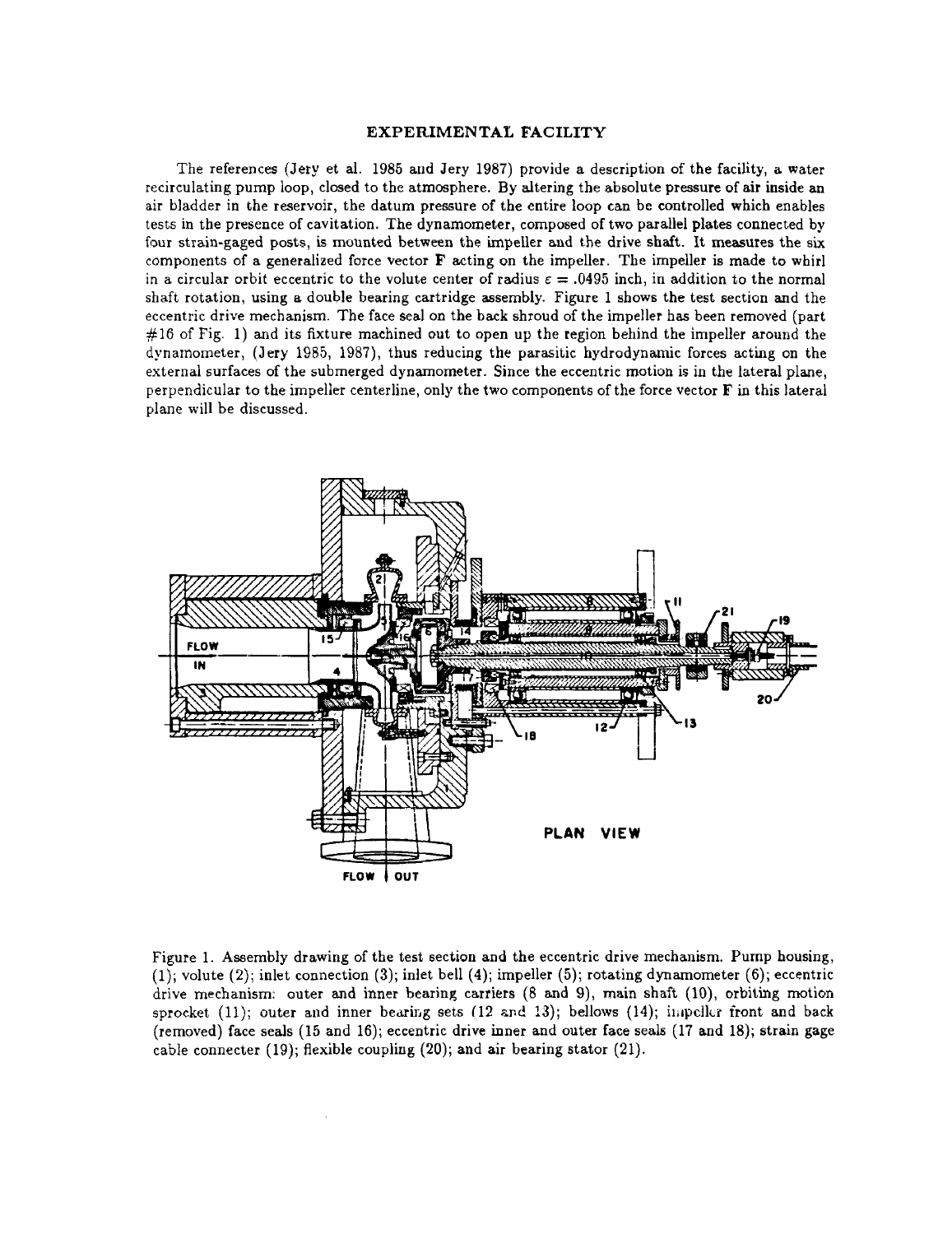Figure **2.** Schematic representation of the lateral forces on an impeller whirling in a circular orbit.  $F_1$  and  $F_2$  are in the rotating dynamometer frame.  $F_x$  and  $F_y$  are in the **CENTER** stationary volute frame.  $F_n$  and  $F_i$  are in the local polar coordinate frame, normal to and tangential to the circular whirl orbit. **VOLUTE** 



Referring to Fig. **2,** these forces, in the stationary volute frame of reference, assuming a small displacement, can be represented by

$$
\mathbf{F}(\mathbf{t}) = \mathbf{F_o} + [\mathbf{A}(\mathbf{\Omega}/\omega)]\varepsilon(\mathbf{t})
$$

The lateral force,  $F(t)$ , can be considered as the sum of two forces: a steady force,  $F_o$ , which the impeller would experience if located at the volute center, and an unsteady force due to the eccentric motion of the impeller, represented by a force matrix  $[A]$ ;  $\varepsilon(t)$  is the displacement vector of the impeller from the volute center. In general the fluid-induced rotordynamic matrix **[A]** will be a function not only of the whirl ratio,  $\Omega/\omega$ , but also of the operating conditions of the turbomachine. To obtain **[A]** experimentally at a given whirl ratio and operating condition, two experiments are performed. Identical tests are performed in air and in water. The forces from the former experiment are subtracted from the latter in order to extract the fluid-induced forces. This accounts for imbalance forces and gravitational forces. The buoyancy force on the rotor is subtracted separately. The presented steady force is the average of the computed steady force of each whirl ratio test at the same operating condition unless specified otherwise.

Dimensionless quantities are used throughout (see Nomenclature for definitions). The area used in non-dimensionalizing the forces is not the same for the three turbomachines presented. For the impellers the centrifugal discharge area was used, whereas for Inducer VII the cylindrical surface swept out by the inducer blade tip during rotation without whirl was used. The numerical quantities used to non-dimensionalize the results are given in Table **1.** 

| Impeller    |                          |       |                | $r_1$ (inch) $r_2$ (inch) $b_2$ (inch) $r_t$ (inch) $l$ (inch) $\#$ blades |                          |     |
|-------------|--------------------------|-------|----------------|----------------------------------------------------------------------------|--------------------------|-----|
|             | 1.954                    | 3.188 | .62            | $\overline{\phantom{0}}$                                                   | $\overline{\phantom{a}}$ |     |
|             | 1.6                      | 3.19  | .65            | $\overline{\phantom{a}}$                                                   | $\overline{a}$           |     |
| R           | 2.425                    | 3.3   | .57            | 2.35                                                                       | 1.475                    | 4/8 |
| Inducer VII | $\overline{\phantom{a}}$ | -     | $\blacksquare$ | 1.993                                                                      | .95                      |     |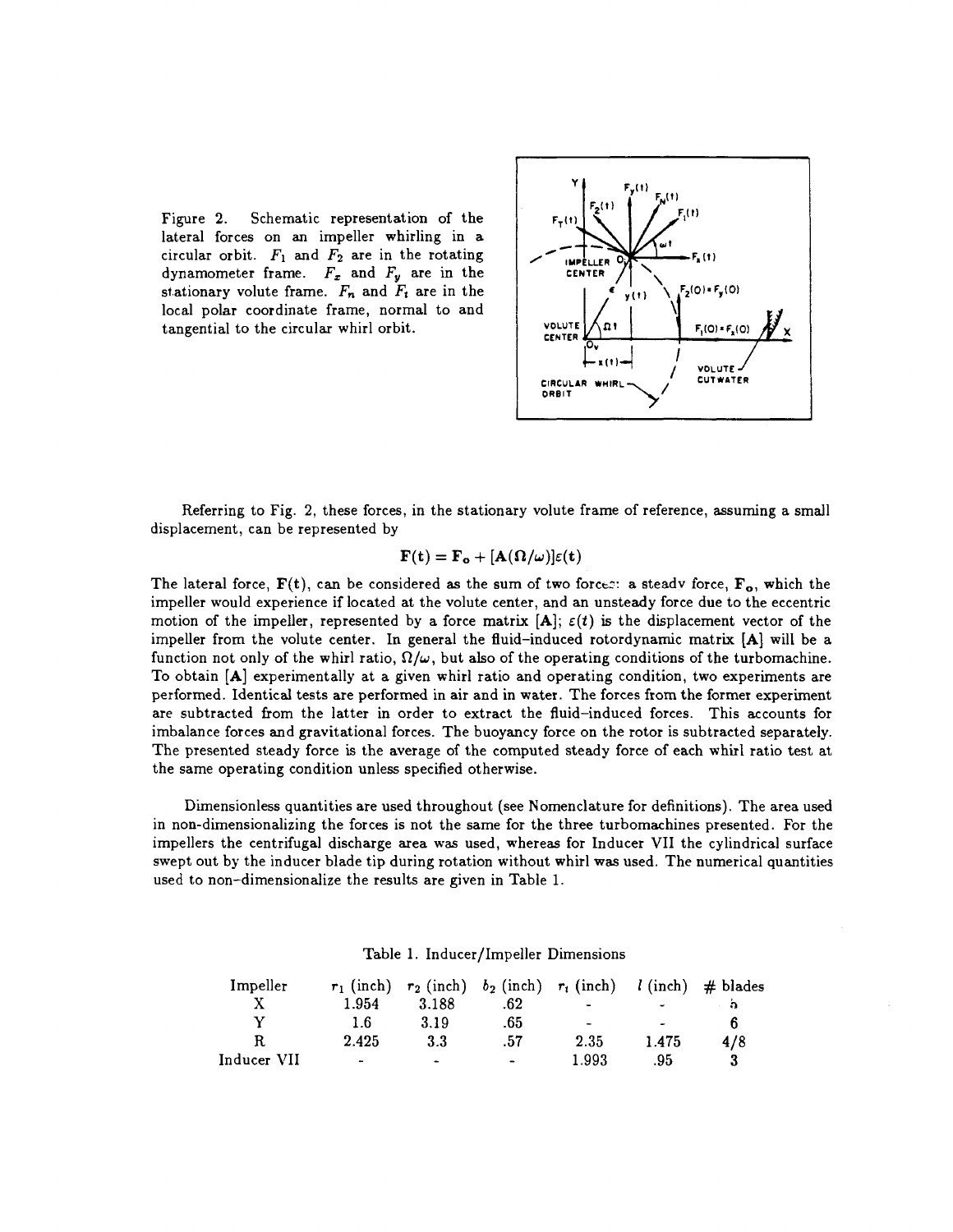The unsteady force due to the eccentric motion of the impeller can be represented in terms of the forces,  $F_n$  and  $F_t$ , normal to and tangential to the whirl orbit, averaged over the orbit. The normal force is considered positive outward, the tangential force is considered positive when in the direction of the velocity of the whirl motion. For the imposed circular whirl orbit

$$
F_n = \frac{1}{2} (A_{xx} + A_{yy})
$$
  

$$
F_t = \frac{1}{2} (-A_{xy} + A_{yx})
$$

Whenever the tangential force is in the same direction as the whirl motion it encourages the whirl motion and is thus destabilizing. **A** positive normal force tends to increase the radius of the whirl motion. Since the rotordynamic matrix **[A]** should be independent of the rotation of the axes, it follows that  $A_{xx} = A_{yy}$  and  $A_{xy} = -Ayx$ . This was confirmed experimentally (Jery 1985, 1987) and therefore the forces  $F_n$  and  $F_t$  represent all of the necessary rotordynamic information.

# **EXPERIMENTS AND RESULTS**

Data will be presented for the turbomachines tested in the following sequence: Impeller R, one half of the double-suction impeller of the HPOTP of the SSME, in Volute E, Inducer VII, an axial inducer, and the centrifugal Impeller X in Volute A. Unlike previous impellers tested in the facility, Impeller R has an inducer. The behavior of the unsteady forces with whirl ratio were different for Impeller R than for the other centrifugal impellers, such as Impeller X. This suggested that the inducer could be responsible for some interesting rotordynamic effects. Consequently axial inducers, which had been used previously in transfer function tests, were installed in the test section. Data from one of them is presented here. The effect of cavitation on the rotordynamic matrices is also of interest not only for centrifugal impellers but also for inducers. To investigate this the operating conditions of the centrifugal Impeller X were extended to include cavitation.

# Impeller R

One half of the double-suction impeller of the HPOTP of the SSME, Impeller R, was installed in Volute E. The impeller has eight blades and an inducer with four blades. Some modifications were made prior to installation. Most importantly the outlet diameter was reduced from 6.85 to 6.60 inch. This was tested with Volute E which has seventeen, circular arc vanes and an elliptical cross section. Fig. **3** is an assembly drawing showing Impeller R installed in Volute E. Front and back face seal clearances were .005 inch. The inducer had a mean clearance of .l inch. Data were taken with a main shaft speed of 1000 RPM. The non-cavitating performance curve is given in Fig. 4. The best efficiency point for Impeller R in the facility was near  $\phi = .11$ .

The steady force on Impeller R is presented in Fig. 5. There is a small variation with flow coefficient.  $F_n$  and  $F_t$  are presented in Fig. 6-7. For  $\phi = 0.14$  the curve of  $F_n$  has a parabolic shape and  $F_t$  can be approximated by a straight line, with a region of destabilizing whirl in the range  $0 < \Omega/\omega < 0.2$ . For  $\phi = 0.09$   $F_t$  is approximately constant for whirl ratios of  $-0.1 < \Omega/\omega < 0.4$ , while for  $\phi = 0.07$   $F_t$  resembles a cubic function. Since  $F_t$  crosses the axis three times, there exist. regions of stabilizing and destabilizing whirl for  $0.0 < \Omega/\omega < 0.6$ . At these lower flow coefficients, Fn has departed from a smooth parabola over this whirl ratio range. Franz **8i** Arndt (1986) present the similar data for more flow coefficients, in addition to tests in a vaneless volute and in the housing without a volute. A strong dependence of  $F_n$  and  $F_t$  upon  $\Omega/\omega$  for low flow coefficients is comnon to these measurements.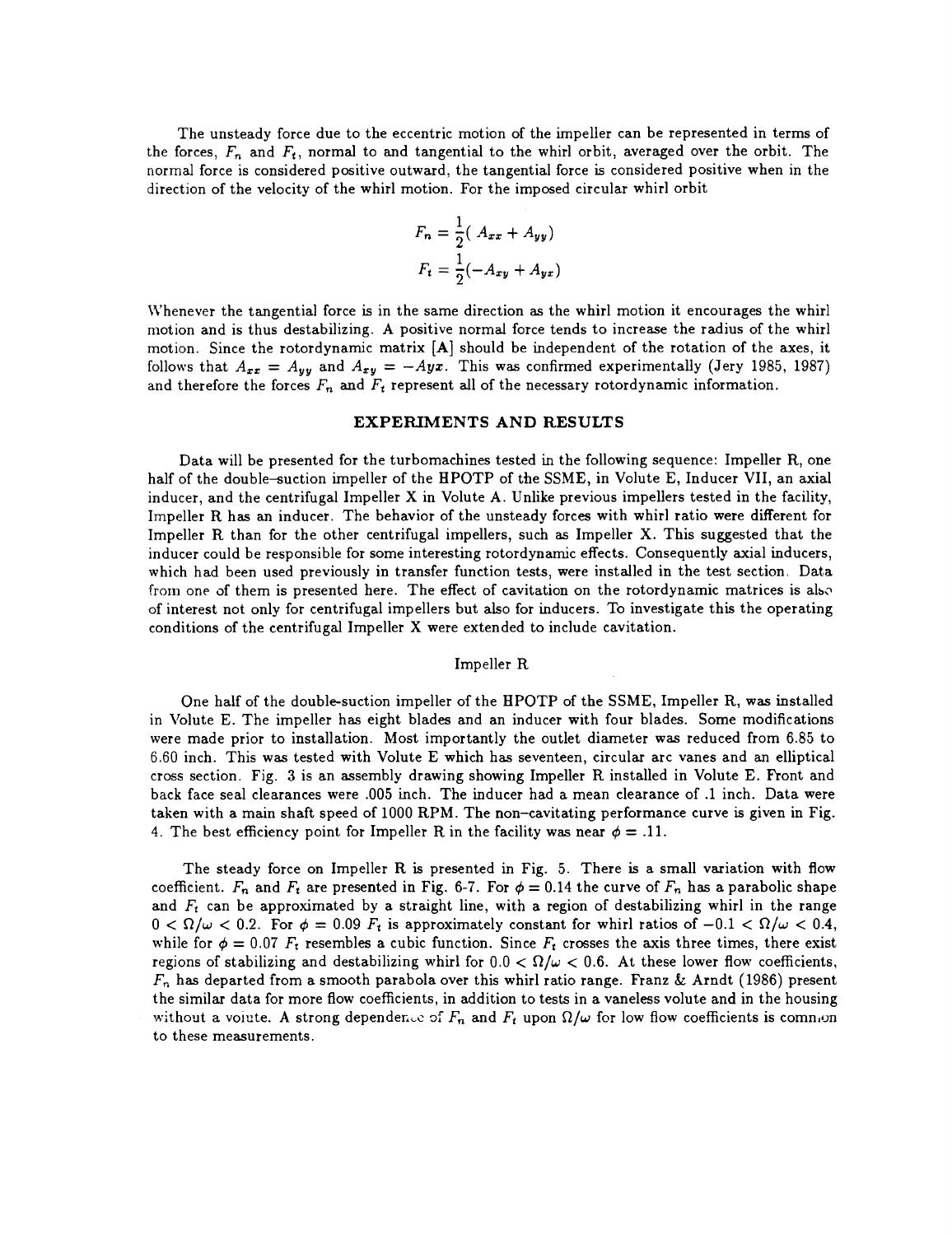

Figure **3.** Assembly drawing of Impeller R and Volute E installed in the test section.



Figure 4. Non-cavitating performance curve Figure 5. The magnitude and direction of the Inducer VII at 2000 RPM and of Impeller X RPM as a function of flow coefficient. in Volute A at 2000 RPM.

of Impeller R in Volute E **at** 1000 RPM. of steady force on Impeller R in Volute E at 1000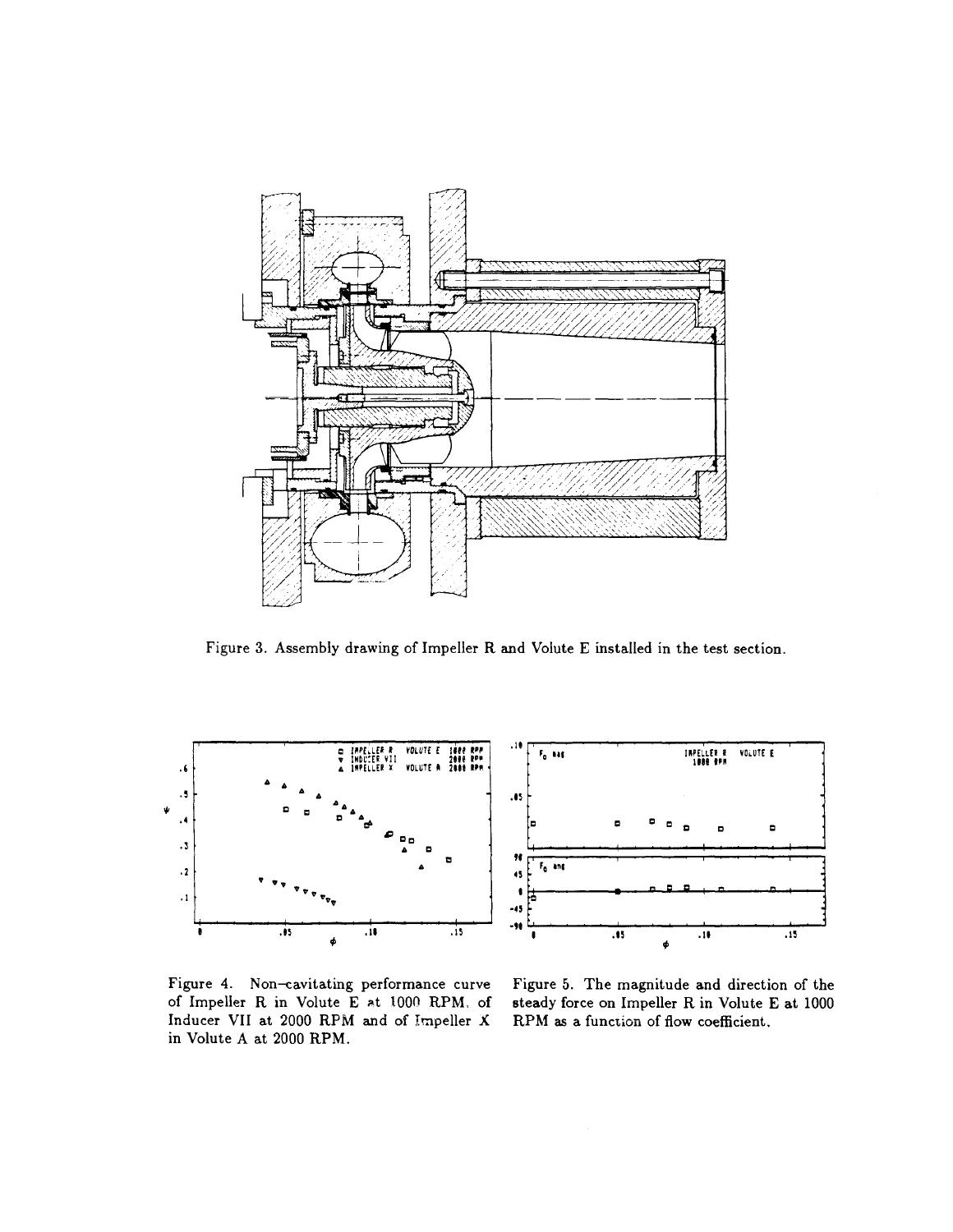



Figure *6.* Average normal force on Impeller R in Volute E at 1000 RPM for various flow coefficients.

Figure 7. Average tangential force on Impeller R in Volute E at *1000* RPM for various flow coefficients.

Similar changes in the shape of  $F_t(\Omega/\omega)$  were observed in earlier tests on the centrifugal Impellers X and Y. These two impellers have similar geometric characteristics and five and six blades, respectively. Previously Jery et **al.** *(1985)* and Jery *(1987)* have reported the changes in  $F_t(\Omega/\omega)$  with flow coefficient for Impeller X and Volute E. Tests involving Impeller X and Y showed that at  $\phi = .06$ ,  $F_t$  exhibited a cubic behavior in the range of positive destabilizing whirl ratio as shown in Fig. *8.* Unlike Impeller R, the curves of *Ft* for 1mp~llers.X and Y cross the **axis** once. The region  $0.0 < \Omega/\omega < 0.5$  is entirely destabilizing. Data had been taken for Impeller X at an even lower flow coefficient,  $\phi = .03$ .  $F_t$  crosses the axis three times, however first under reverse whirl. This behavior did not occur with Impeller X in Volute A, which was designed to be well-matched to Impeller X.



Figure *8.* Average tangential force on Impeller X at *2000* RPM, on Impeller Y at *2000* RPM, and on Impeller **R 3!** 1'300 **RPbi**  in Volute E for  $\phi = .06$ .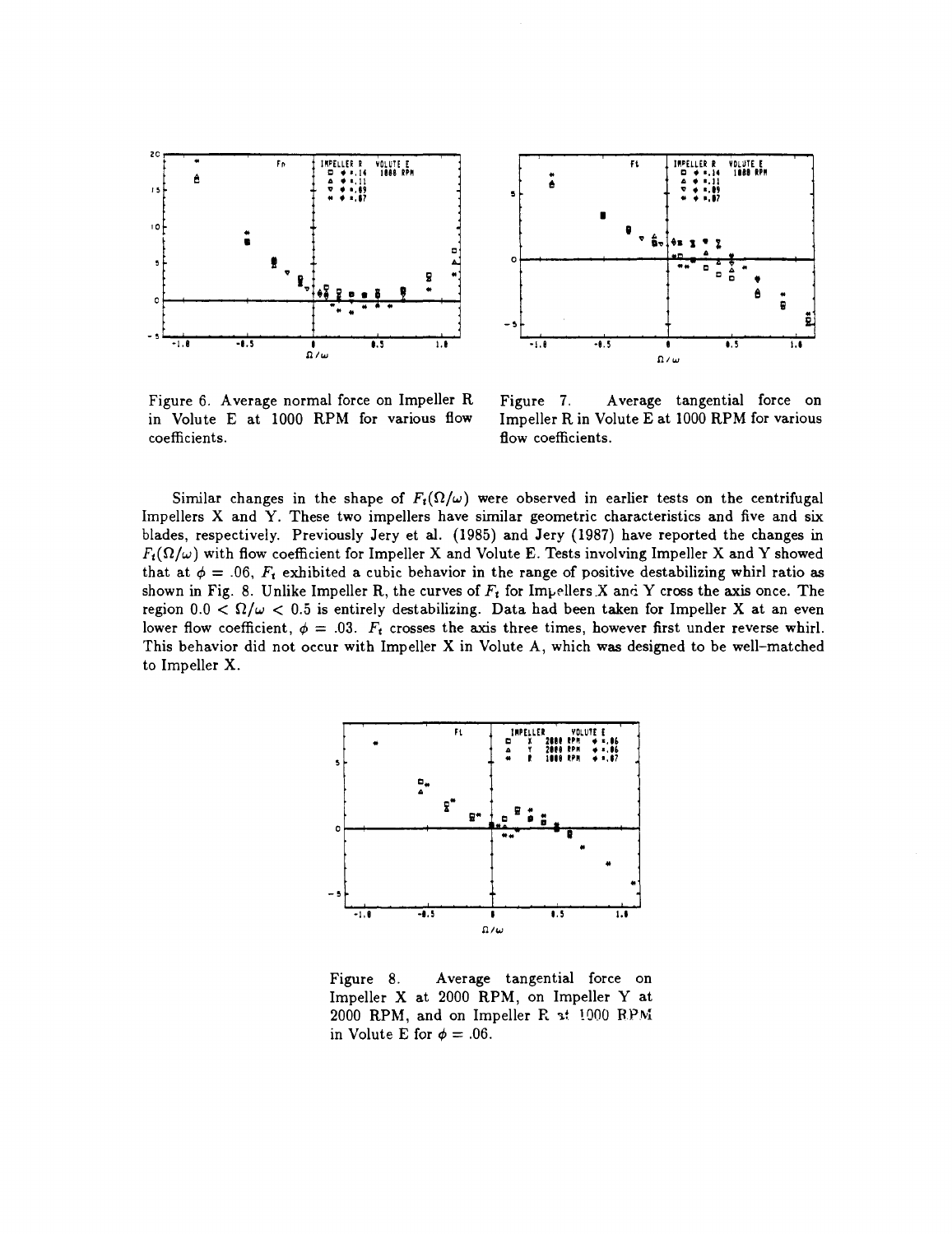#### Inducer VII

Of the impellers shown in Fig. 8 only Impeller R, which has an inducer, exhibited an *Fi*  which crosses the **axis** three times, creating a zone of stabilizing whirl ratio bounded by regions of destabilizing whirl ratio for forward whirl. Consequently an axial inducer **was** installed in the facility to measure the rotordynamic forces upon it, and to find their dependence upon  $\Omega/\omega$  and flow coefficient. The inlet section was modified for the three bladed inducer, Inducer VII, to yield a mean radial clearance of .l inch, the same clearance as the inducer of Impeller R. An auxiliary pump was used to boost the flow rate through the pump loop for flow coefficients above  $\phi = .067$ . Fig. 9 shows the inducer installed in the test section. The performance curve is given in Fig. 4, for tests performed with a main shaft speed of 2000 RPM. For  $\phi = .067$  the whirl ratio range was extended by rotating the main shaft at 1000 RPM.



Figure 9. Assembly drawing of Inducer VII installed in the test section.

The steady force is shown in Fig. 10. The magnitude increased with decreasing flow coefficient. The flow leaving the inducer is discharged into the housing which ordinarily contains a volute. The housing itself is essentially a volute and consequently introduces an asymmetry into the flow, which seems to have influenced the steady force on the inducer. Figures 11-12 show *Fn* and *Ft,* respectively. At the highest flow coefficient shown, the curve  $F_n$  vs  $\Omega/\omega$  resembles a parabola. For lower flow coefficients the parabolic shape is perturbed in the region of low forward whirl. The curve  $F_t$  has several zero crossings for low flow coefficients. Also the curvature of  $F_t$  changes abruptly in this region. From tufts placed 1 inch upstream of the inducer leading edge, flow reversal was observed at  $\phi = .07$ .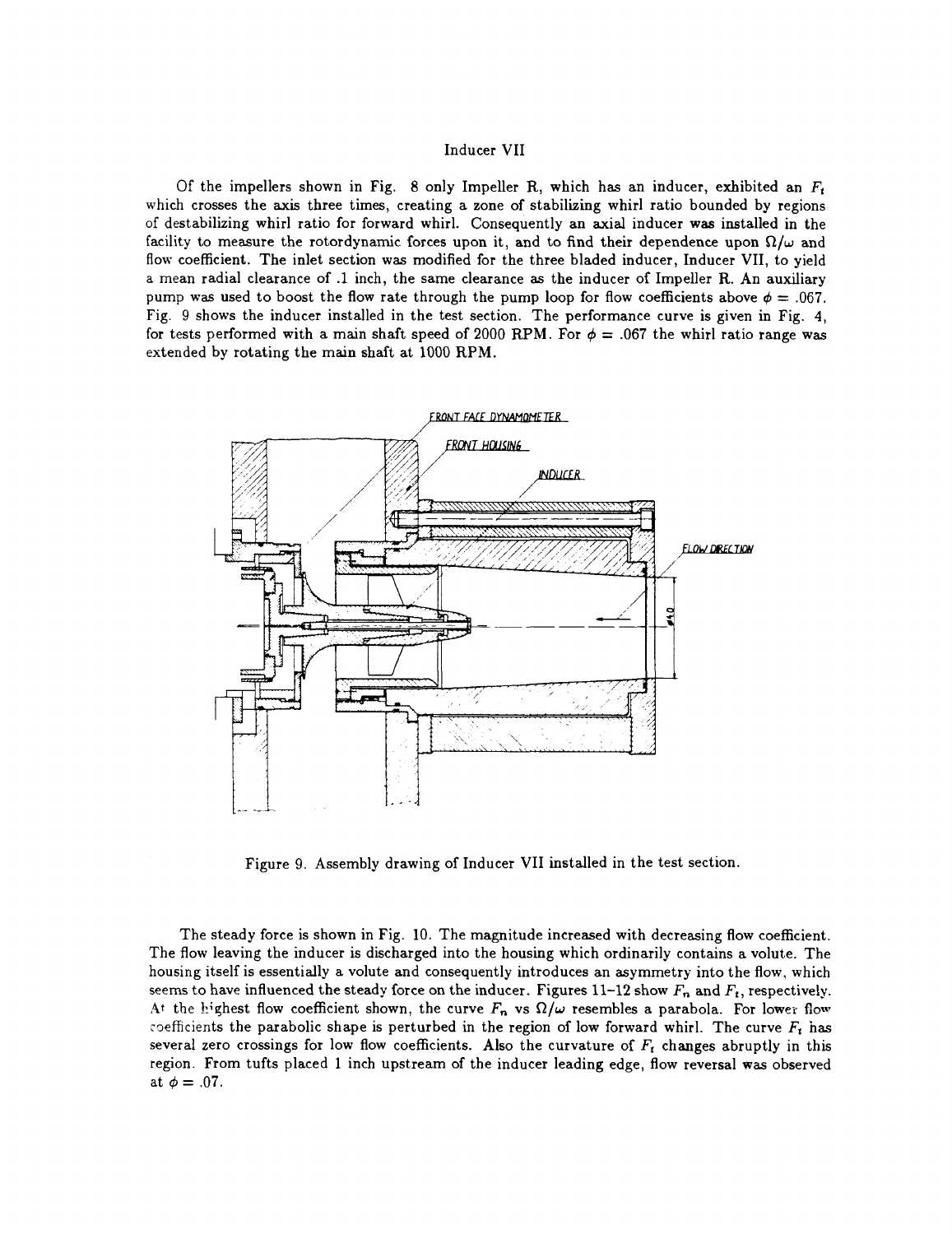Figure 10. The magnitude and direction of the steady force on Inducer VII at 2000 RPM as a function of flow coefficient. For  $\phi > .067$  and ausiliary pump **was** used.





Figure 11. Average normal force on Inducer VII at 2000 RPM for various **flow** coefficients. For  $\phi = .097$  an auxiliary pump was used.

Figure 12. Average tangential force on Inducer VII at 2000 RPM for various flow coefficients. For  $\phi = .097$  an auxiliary pump **was** used.

Arndt & Franz (1986) discuss results for other inducers with the same rather large **mean** radial clearance of **.1** inch for a 4 inch diameter inducer. The four-bladed Inducer VIII, which had the same hub and tip radius at the exit **as** Inducer VII, also exhibited multiple zero crossings of *Ft*  at low **flow** coefficients. A scale model of the Low Pressure Oxidizer Turbopump **(LPOTP)** of the SSME, with four helical blades with a long chord length, followed by a row of twelve short blades, **was** tested. The flow passage converges until the exit where the hub radius is a significant fraction of the tip radius. Consequently the mean **.1** inch tip clearance **gap** is larger relative to the flow passage cross-section at the inducer exit than the other two inducers. The tangential force was not monotonic with whirl ratio, but it did not have multiple zero crossings. Inducer geometry obviously affects the character of the rotordynamic forces. Inducers VII and VIII, which of the inducers tested most resemble the inducer of Impeller R, had multiple zero crossings in  $F_t$ .

# Impeller X

The effect of cavitation upon the forces experienced  $\mathbf{L}_{\mathbf{y}}$  a whirling centrifugal impeller were examined by installing Impeller X in the test section inside the spiral Volute A. To reduce leakage flow from the impeller exit to the inlet, rings were installed inside the volute, Fig. 13, in addition to the front face seal. The rings at the impeller exit provided a restriction to the flow entering the large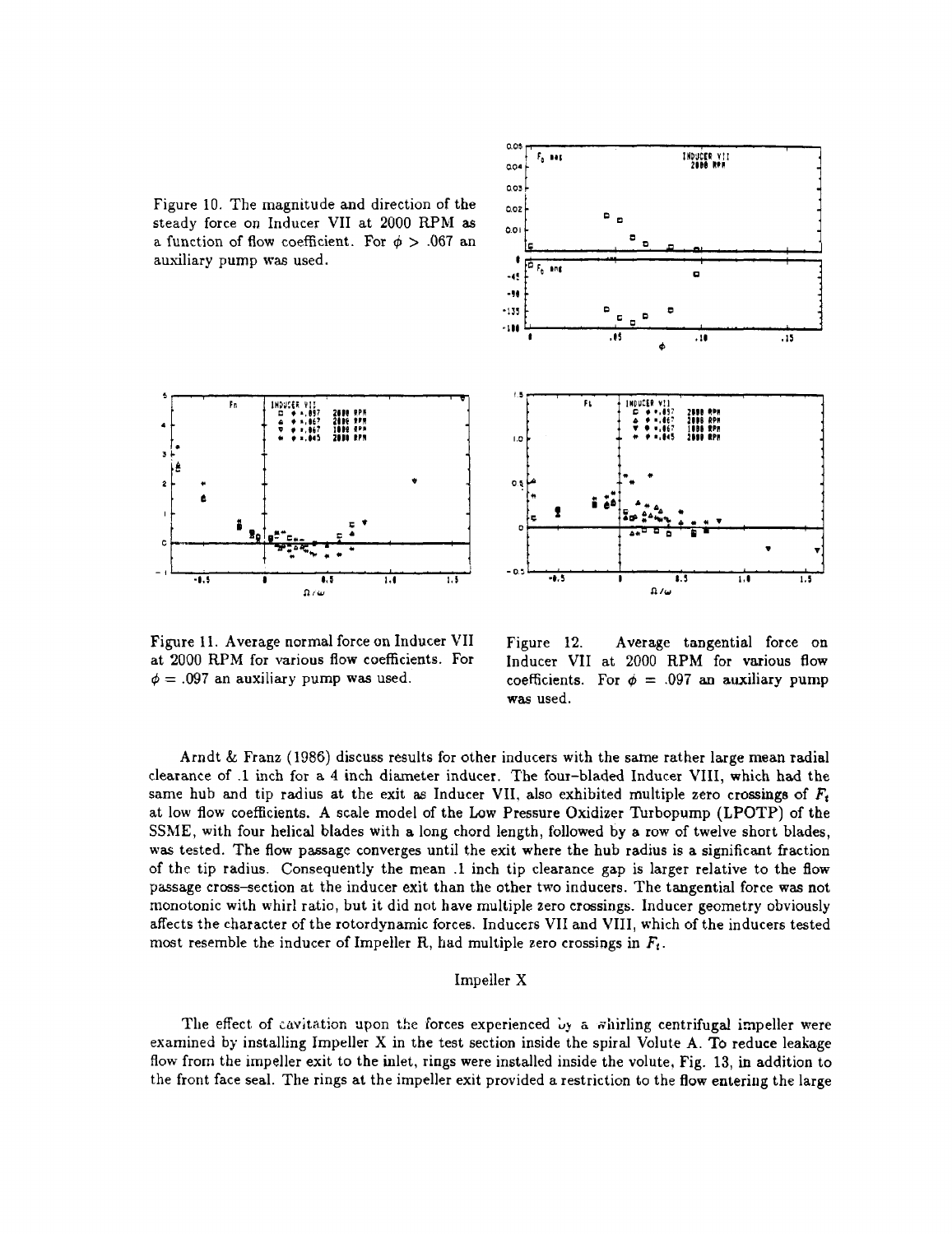gap surrounding the shroud of the eccentric impeller. These rings were first installed by Adkins (1985, 1988) who had taken pressure measurements circumferentially around the volute entrance and in the annular region surrounding the shroud with the impeller at fixed positions on its whirl orbit. With the rings in place the pressure distribution was more sinusoidal. Their presence would permit a simpler model of the flow geometry in any theoretical work. The front and back rings had an axial clearance of .010 and .005 inch, respectively. The front face seal clearance was .005 inch. Main shaft speed was 2000 **RPhl.** The water had a temperature near 120°F and a dissolved air content of 4 ppm. The results presented were taken at design flow, where the magnitude of the steady force  $\mathbf{F}_{\alpha}$  has a minimum.



Figure 13. Assembly drawing of Impeller  $X$  and Voluta A installed in the test section.

The non-cavitating and cavitation performance curves are given in Fig. **4** and Fig. 14, respectively, with  $\Omega/\omega = 1$ . The last breakdown point of Fig. 14 corresponds to a head loss of 19%, compared to the head rise across the pump at the non-cavitating operating point  $(\sigma = 4.37)$ where data was taken over a range of whirl ratios. The average normal force,  $F_n$ , and tangential force, Ft, as a function of whirl ratio is plotted in Fig. 15 for flow without cavitation and with **3%**  head loss. At **3%** head loss, *F,,* is slightly smaller and the magnitude of *Ft* is smaller for positive  $\Omega/\omega$ . The range of destabilizing whirl ratio is not altered by cavitation at 3% head loss.





Figure 14. Cavitation performance curve for Impeller X in Volute A at 2000 RPM with  $\Omega/\omega = .1$  at design flow ( $\phi = .092$ ).

Figure 15. The average normal and tangential force on kipdlir **X** in Volute **A** at **2600** RPM at design flow  $(\phi = .092)$  as a function of whirl ratio for flow without cavitation **and** with a head loss of **3%.**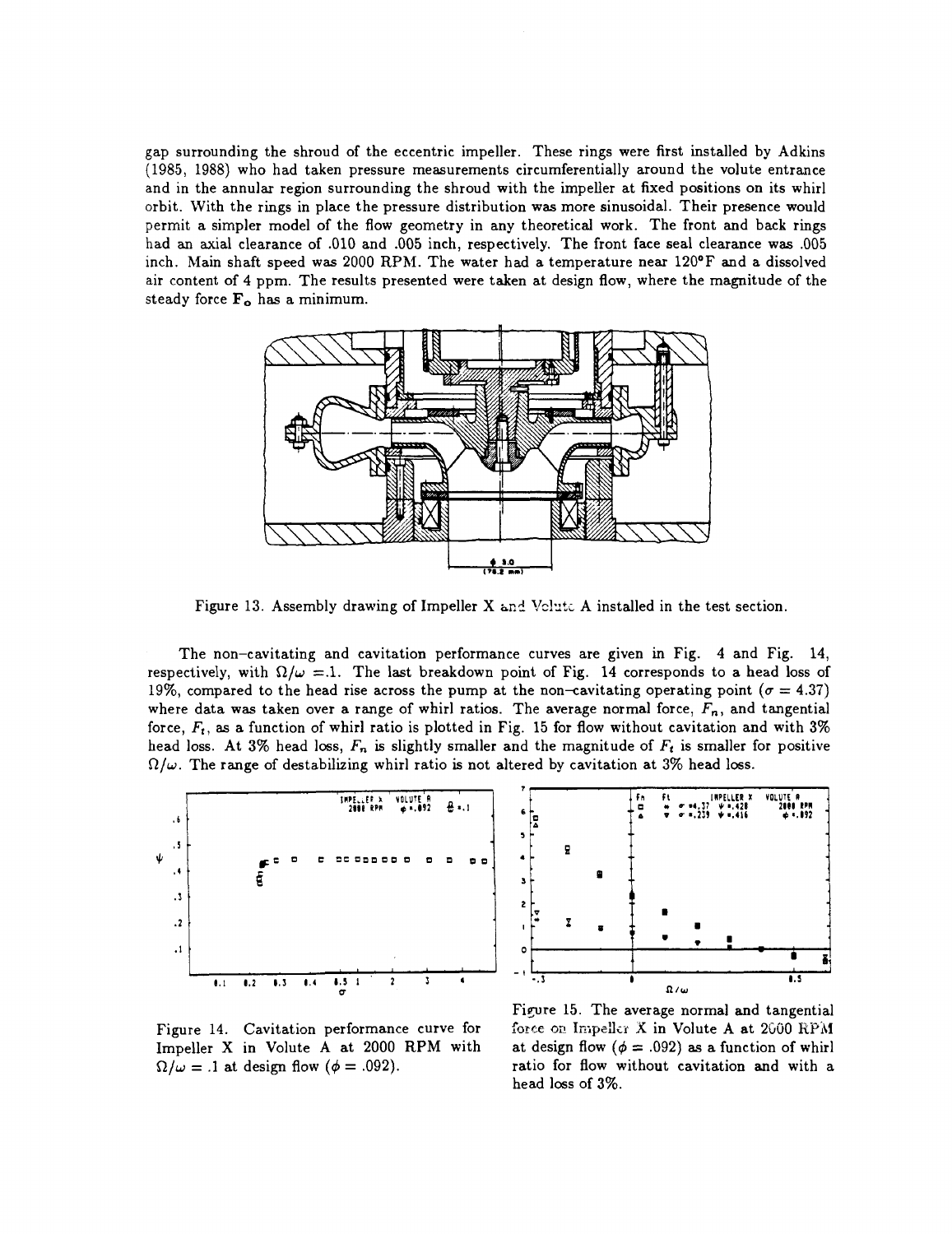Using a fixed whirl ratio of  $\Omega/\omega$ =.1, the effect of cavitation through breakdown on the magnitude and direction of the steady force is plotted against cavitation number in Fig. 16. The magnitude of  $F_o$  decreases with decreasing  $\sigma$  until breakdown, where it increases above its non-cavitating value. The direction of  $\mathbf{F}_{o}$  rotates away from the tongue in the direction of impeller shaft rotation.

The average normal and tangential force through breakdown for two whirl ratios  $(\Omega/\omega = 1$  and .3) is given in Fig. 17-18. For  $\Omega/\omega = 1$   $F_n$  and  $F_t$  decrease with breakdown, however for a head loss greater than 10% there is a slight rise in  $F_t$ .  $\Omega/\omega = 3$  exhibits similar behavior except in the region between the peak in head rise and 1% head loss, where  $F_n$  goes through a trough and  $F_t$  a peak. Here the unsteady force increases slightly in magnitude and rotates in a direction to increase the destabilizing tangential force. Figure 19 shows that this perturbation is reflected in the steady force calculated from the  $\Omega/\omega = 3$  data, which contradicts the assumption that  $\mathbf{F}_{o}$  is independent of whirl ratio. Data taken at flow coefficients below design ( $\phi$ =.060) and above design ( $\phi$ =.120) do not show this peculiarity (Franz 1988).



Figure 16. The magnitude and direction of the steady force on Impeller X in Volute A at 2000 RPM with  $\Omega/\omega = 1$  at design flow ( $\phi = .092$ ) **as** a function of the cavitation number.



Figure 17. The average normal and tangential force on Impeller X in Volute A at 2000 **RPhl**  with  $\Omega/\omega = 1$  and 3 at design flow ( $\phi = .092$ ) as a function of cavitation number.





Figure 19. The magnitude and direction of the steady force on Impeller X in Volute A at 2000 RPM with  $\Omega/\omega = .3$  at design flow ( $\phi = .092$ ) as a function of the cavitation number.

Figure 18. The average normal and tangentia! force on Impeller X in Volute A at 2000 **RPhl**  with  $\Omega/\omega = 1$  and **.3** at design flow ( $\phi = .092$ ) as a function of head coefficient.